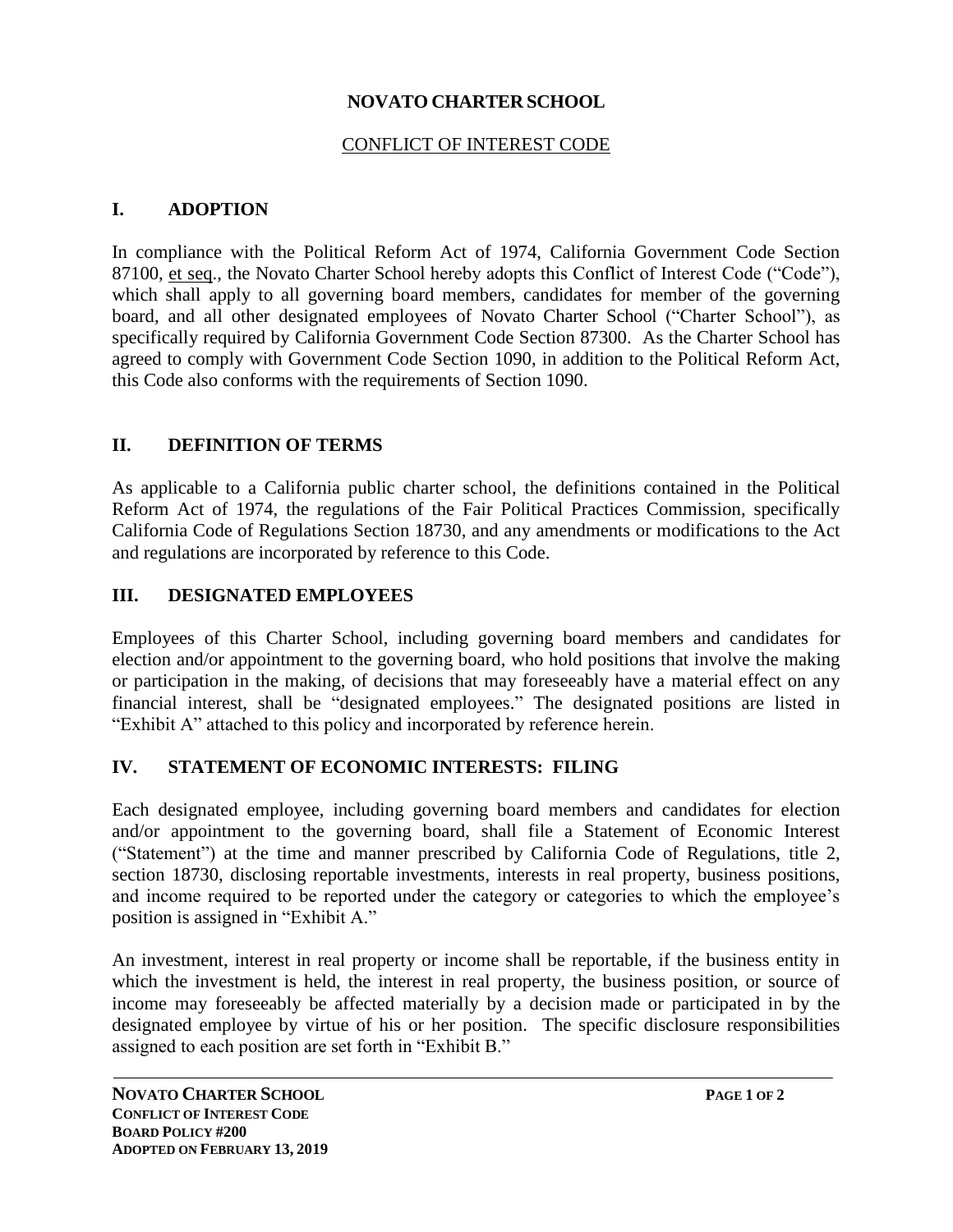Statements Filed With the Charter School. All Statements shall be supplied by the Charter School. All Statements shall be filed with the Charter School. The Charter School's filing officer shall make and retain a copy of the Statement and forward the original to the County Board of Supervisors.

# **V. DISQUALIFICATION**

No designated employee shall make, participate in making, or try to use his/her official position to influence any Charter School decision which he/she knows or has reason to know will have a reasonably foreseeable material financial effect, distinguishable from its effect on the public generally, on the official or a member of his or her immediate family.

# **VI. MANNER OF DISQUALIFICATION**

A. Non-Governing Board Member Designated Employees

When a non-Governing Board member designated employee determines that he/she should not make a decision because of a disqualifying interest, he/she should submit a written disclosure of the disqualifying interest to his/her immediate supervisor. The supervisor shall immediately reassign the matter to another employee and shall forward the disclosure notice to the Charter School Director, who shall record the employee's disqualification. In the case of a designated employee who is head of an agency, this determination and disclosure shall be made in writing to his/her appointing authority.

B. Governing Board Member Designated Employees

Where a Governing Board member has a personal, material financial interest in a contract, the financial interest will be reviewed under Government Code § 1090, to determine whether the remote or non-interest exceptions apply. Should the Board determine that there no applicable exclusions apply, the Board must either: (1) not enter into the contract, as Government Code section 1090 prevents the entire board from voting on the contract; or (2) prior to the Board of Director's discussion of and/or taking any action on the contract at issue, the Board member must resign from the Board of Directors. The resignation shall be made part of the Board's official record. Abstention and disclosure will not rescue a vote.

## **ADOPTED ON: JANUARY 16, 2019**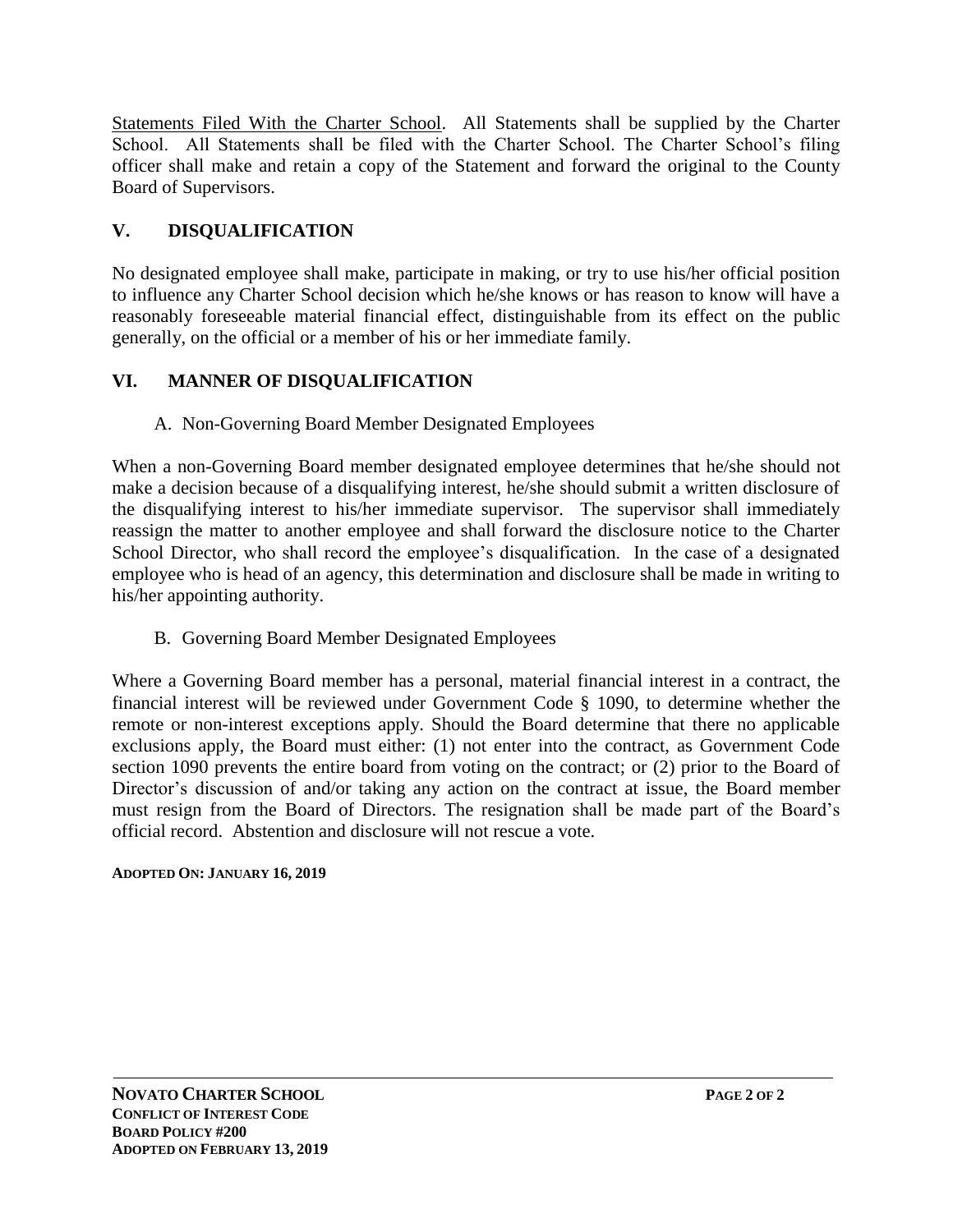#### **EXHIBIT A**

#### Designated Positions

- I. Persons occupying the following positions are designated employees and must disclose financial interests in all categories defined in "Exhibit B" (i.e., categories 1, 2, and 3).
	- A. Members of the Governing Board and their alternates (if applicable)
	- B. Candidates for Member of the Governing Board
	- C. Corporate Officers (e.g., CEO/President, CFO/Treasurer, Secretary, etc.)
	- D. Director of Charter School
	- E. Principal of Charter School
	- F. Assistant Principals
	- G. Chief Business Officer
	- H. Operations Manager
	- I. Director Personnel Services
	- $J.$  Consultants<sup>1</sup>
- II. Persons occupying the following positions are designated employees and must disclose financial interests defined in Category 1 of "Exhibit B."
	- A. Purchasing Manager
	- B. Assistant Business Officer
- III. Persons occupying the following positions are designated employees and must disclose financial interests defined in Categories 2 and 3 of "Exhibit B."
	- A. Information Systems Technician
	- B. Contractor

l 1 The Director may determine, in writing, that a particular consultant, although a "designated position," is hired to perform a range of duties that is limited in scope and thus not required to fully comply with the disclosure requirements in this section. Such written determination shall include a description of the consultant's duties and, based upon that description, a statement of the extent of disclosure requirements. The Director's determination is a public record and shall be retained for public inspection in the same manner and location of interest code.